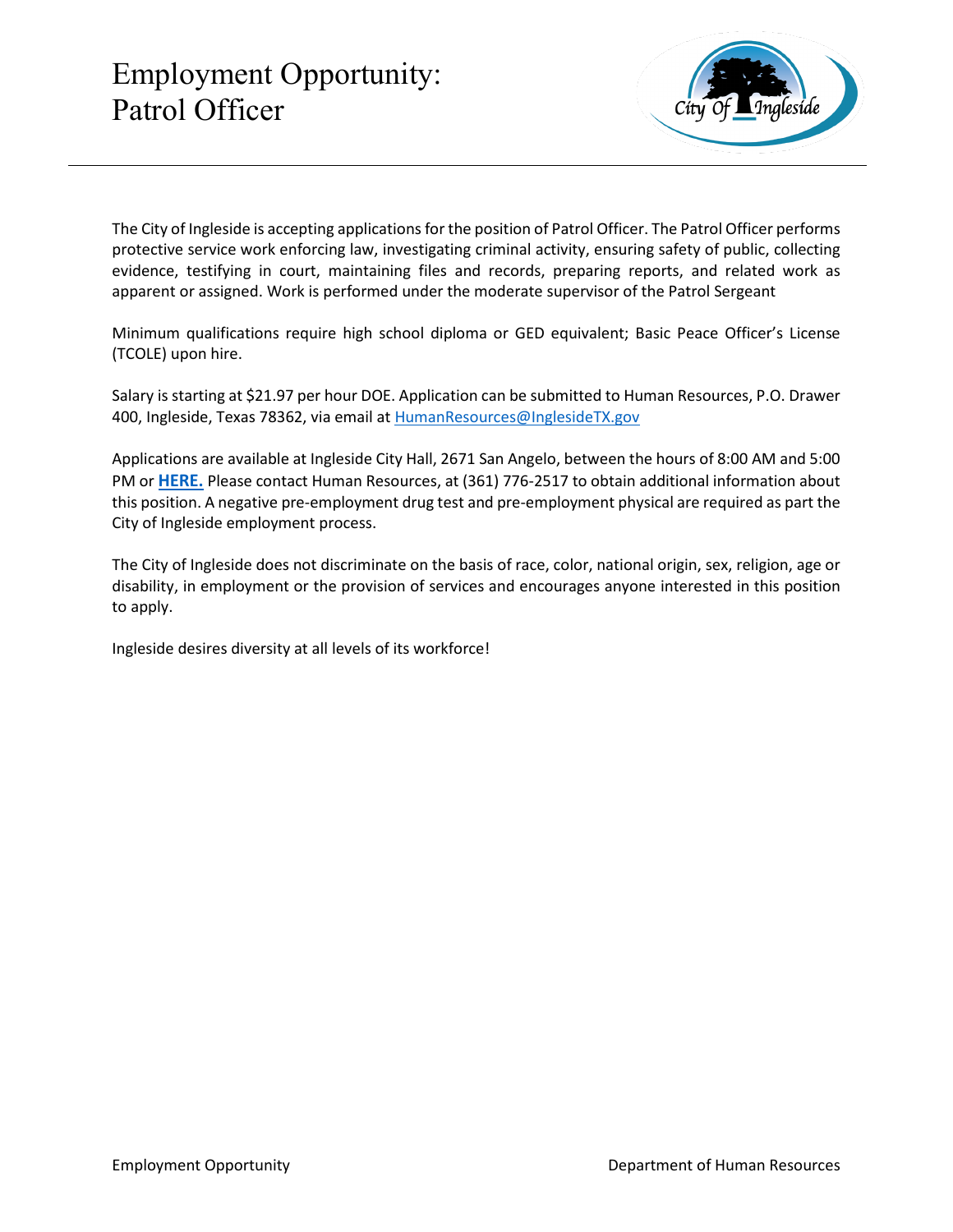

# **CITY OF INGLESIDE JOB DESCRIPTION**

## **Patrol Officer I**

**Department:** Police **FLSA Status:** Non-Exempt **Effective Date:** 02/24/2020 **Pay Grade:** 9

#### **POSITION SUMMARY**

Performs protective service work enforcing law, investigating criminal activity, ensuring safety of public, collecting evidence, testifying in court, maintaining files and records, preparing reports, and related work as apparent or assigned. Work is performed under the moderate supervision of the Patrol Sergeant.

#### **QUALIFICATION REQUIREMENTS**

*To perform this job successfully, an individual must be able to perform each essential function satisfactorily. The requirements listed below are representative of the knowledge, skill and/or ability required. Reasonable accommodations may be made to enable an individual with disabilities to perform the essential functions.*

#### **ESSENTIAL DUTIES AND RESPONSIBILITIES**

- Operates a patrol vehicle or walks on an assigned shift, to observe for violations of traffic laws, suspicious activities or persons, and disturbances of law and order.
- Enforces all State and local laws pertaining to criminal, civil and traffic offenses and ensures the health, safety, and welfare of the public.
- Interviews victims and witnesses to obtain additional necessary information regarding crimes, accidents, violations, etc.; helps investigate crimes and collect evidence; conducts searches; investigates traffic accidents.
- Responds to radio dispatches and answers calls and complaints; issues traffic citations; serves warrants, summons, etc.
- Assists the public with services including education on crime prevention, provision of general information, assistance with auto or home lockouts, general complaints, stranded motorists and provides escort services for banks, funerals, and other business.
- Makes arrests, completes arrest records and testifies in court; writes clear, concise reports to ensure legal procedures are followed, court testimony is complete and accurate, and evidence is collected and maintained with exact details.
- Directs traffic; performs residential and commercial checks.
- Assists other law enforcement agencies when requested or assigned.
- Performs basic maintenance of all issued equipment.
- May be assigned specific collateral duties such as administrative, special response team, special operations, narcotics, investigations, animal control, etc.
- Complete assigned health and safety courses to create a safe work environment

#### **SUPERVISION RECEIVED AND EXERCISED**

• Moderate supervision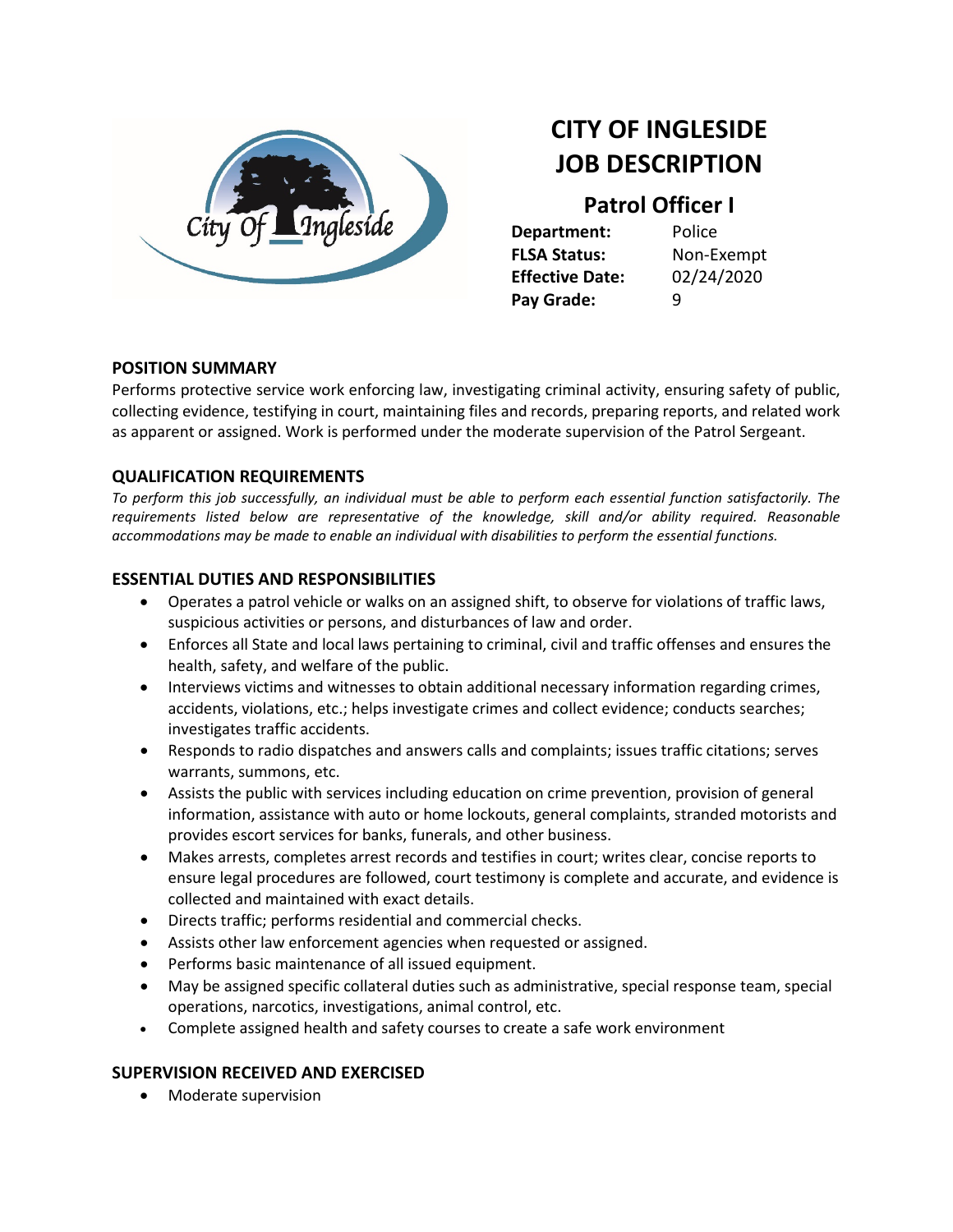• Under the direction of the Patrol Sergeant.

#### **EDUCATION AND EXPERIENCE REQUIREMENTS**

*Any combination of education and experience that would likely provide the required knowledge and abilities is qualifying. A typical way to obtain the knowledge and abilities would be:*

**Education** *–* High School / GED **Experience** – Minimal Experience in law enforcement

**License or Certificate** – Must meet and maintain all department, State and Federal training and education requirements for position

**Required Education** High School / GED **Required Experience** Minimal Experience **Combination OK? Yes**

Valid driver's license in the State of Texas

**Special Requirements** – Possession of Texas Commission on Law Enforcement (TCOLE) Basic Peace Officer's License upon hire.

### **KNOWLEDGE, SKILLS, AND ABILITIES REQUIRED**

- Some knowledge of police methods, practices, and procedures
- Thorough knowledge of the geography of the City and location of important buildings
- Some knowledge of the rules and regulations of the Police Department
- Skill in using firearms and operating a motor vehicle
- Ability to communicate ideas effectively orally and in writing; ability to understand and carry out oral and written instructions and to prepare clear reports
- Ability to deal courteously, but firmly with the public
- Ability to analyze situations and to adopt quick, effective, and reasonable courses of action with due regard to surrounding hazards and circumstances
- Ability to establish and maintain effective relationship with associates, legal representatives, public safety personnel, and the public.

#### **PHYSICAL DEMANDS**

*The physical demands herein are representative of those that must be met by an employee to successfully perform the essential functions of this job. Reasonable accommodations may be made to enable individuals with disabilities to perform these essential job functions.*

- This work requires the regular exertion of up to 10 pounds of force and occasional exertion of up to 100 pounds of force
- Work regularly requires speaking or hearing and using hands to finger, handle or feel, frequently requires standing, walking, sitting, reaching with hands and arms, tasting or smelling and pushing or pulling and occasionally requires climbing or balancing, stooping, kneeling, crouching or crawling and repetitive motions
- Work requires close vision, distance vision, ability to adjust focus, depth perception, color perception, night vision and peripheral vision

**Weight** 10-100 lbs. **Environment** Mod. noisy **Physical Activity** Moderate

Admin. Memos, Letters, and reports